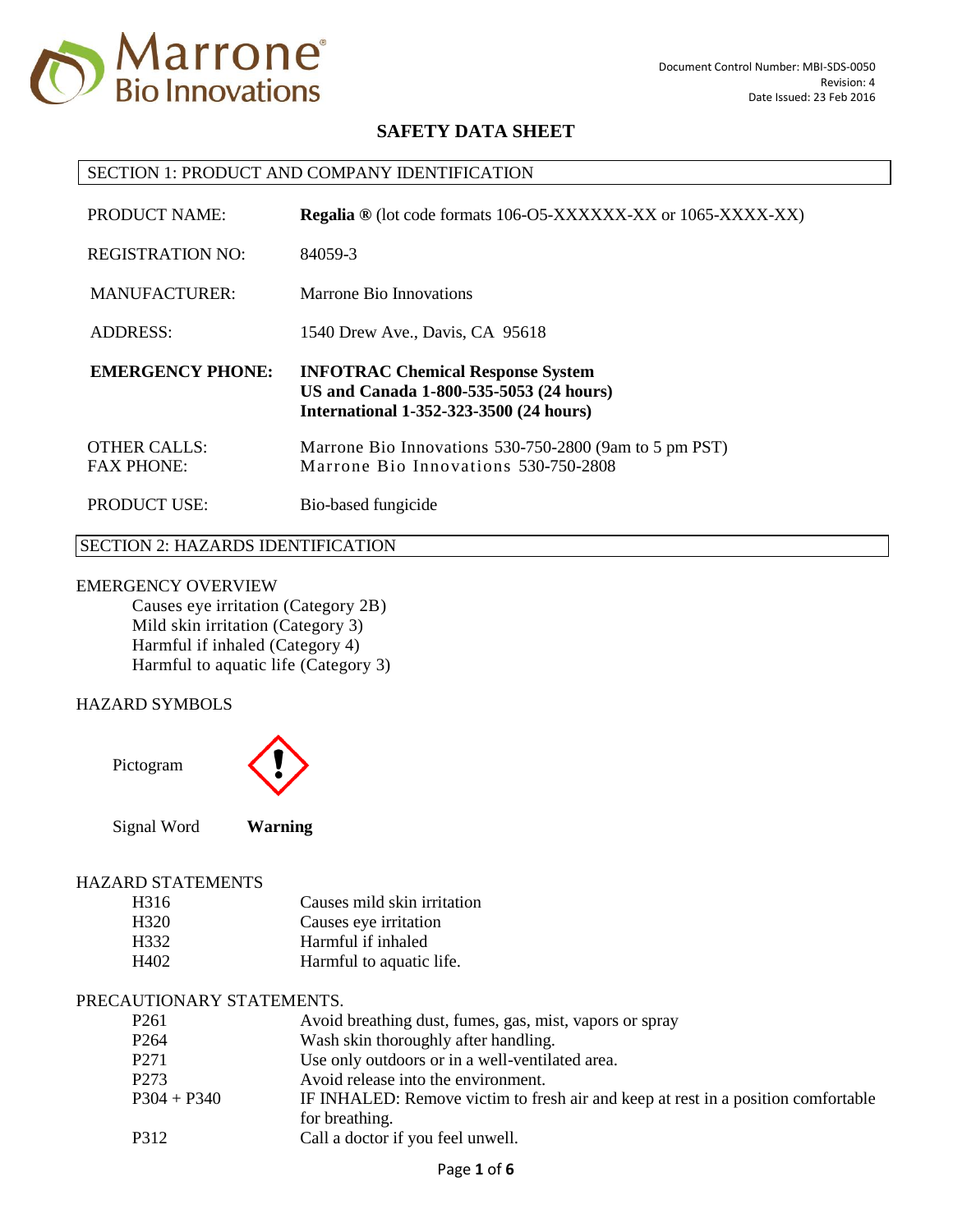

|               | P305 + P351 + PP338 IF IN EYES: Rinse cautiously with water for several minutes. Remove contact |
|---------------|-------------------------------------------------------------------------------------------------|
|               | lenses if present, and easy to do. Continue rinsing.                                            |
| $P332 + P313$ | If skin irritation occurs, seek medical advice/attention.                                       |
| $P337 + P313$ | If eye irritation persists: Get medical attention.                                              |
| <b>P501</b>   | Dispose of contents/container to an approved waste disposal plant.                              |

#### CARCINOGENICITY:

| OSHA: Not listed | ACGIH: Not listed                                 | NTP: Not listed. | IARC: Not listed |  |
|------------------|---------------------------------------------------|------------------|------------------|--|
|                  | SECTION 3: COMPOSITION/INFORMATION ON INGREDIENTS |                  |                  |  |

Synonyms: **MBI-106-O5-SH, MBI-106-O5-HF**

CAS NUMBER PERCENT BY WEIGHT (%)

| <b>COMPONENT</b>               | <b>CAS NUMBER</b>        |  |  |
|--------------------------------|--------------------------|--|--|
| <i>Reynoutria spp.</i> Extract | N/A                      |  |  |
| Other (inert ingredients)      | Several (Not applicable) |  |  |

# SECTION 4: FIRST AID MEASURES

EYES: Hold eye open and rinse slowly and gently with water for at least 15 minutes. Remove contact lenses, if present, after the first 5 minutes, then continue rinsing eyes. Do not use an eye ointment. Call poison control center or doctor for treatment advice.

SKIN: Remove contaminated clothing. Rinse skin immediately with plenty of water for at least 15-20 minutes. Call a poison control center or doctor for treatment advice.

INGESTION: Call a poison control center or doctor immediately for treatment advice. Have person sip a glass of water if able to swallow. Do not induce vomiting unless told to by a poison control center or physician. Do not give anything by mouth to an unconscious person.

INHALATION: Remove person to fresh air. If the person is not breathing, call 911 or an ambulance, then give artificial respiration, preferably mouth-to-mouth if possible. Call a poison control center or doctor for treatment.

#### SECTION 5: FIRE-FIGHTING MEASURES

FLAMMABLE LIMITS IN AIR, (% BY VOLUME) UPPER: Not applicable. LOWER: Not applicable.

IGNITABILITY: 205 °F or 96 °C METHOD USED: METHOD USED: SW 1010

AUTOIGNITION TEMPERATURE: Not applicable.

EXTINGUISHING MEDIA: Use Foam, Carbon Dioxide, or Dry Chemical extinguishers.

SPECIAL FIRE FIGHTING PROCEDURES: None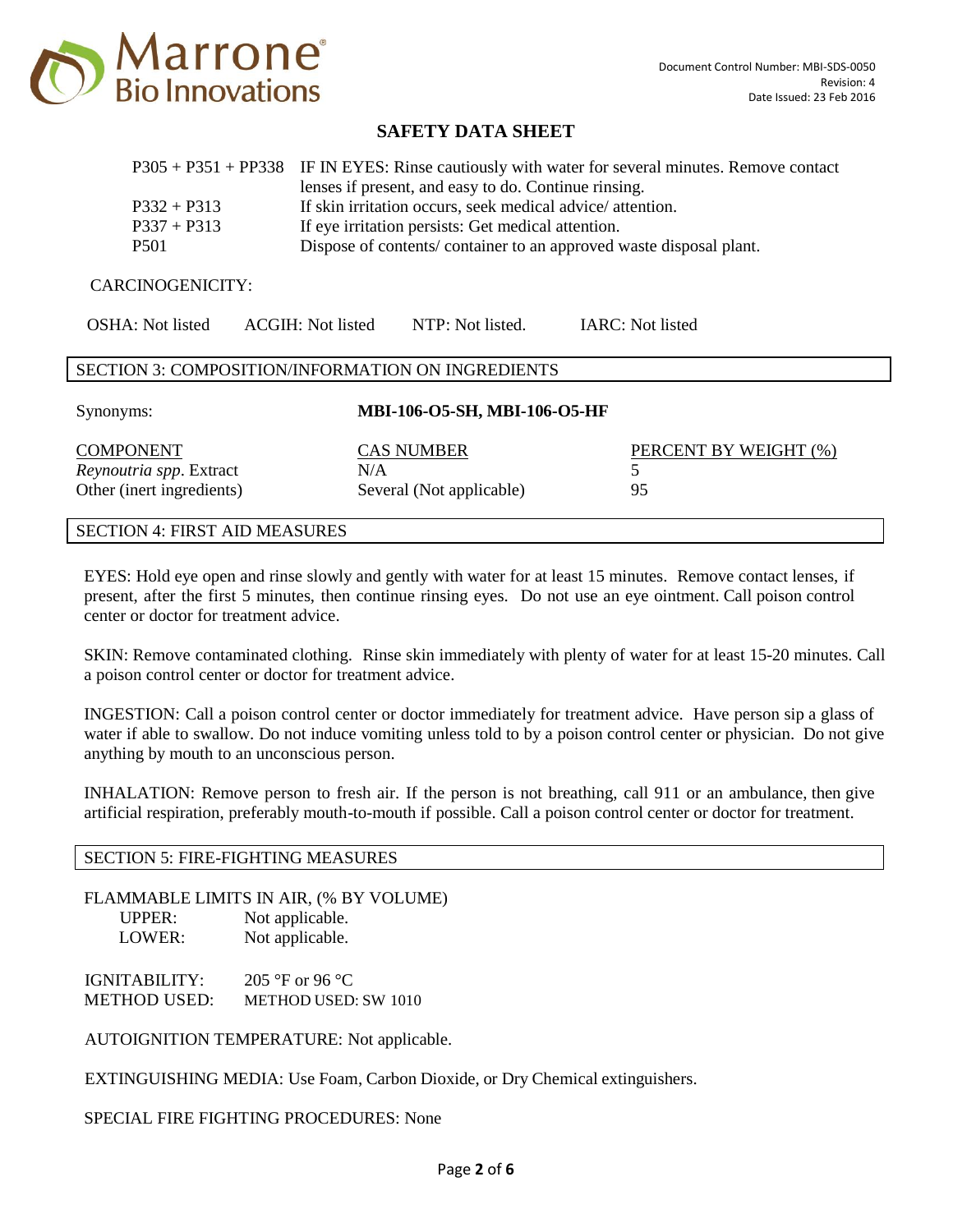

#### UNUSUAL FIRE AND EXPLOSION HAZARDS: None

HAZARDOUS DECOMPOSITION PRODUCTS: Carbon dioxide, carbon monoxide, smoke, fumes, and hydrocarbons and terpenes.

#### SECTION 6: ACCIDENTAL RELEASE MEASURES

ACCIDENTAL RELEASE MEASURES: Wear suitable clothing such as eye protection, long-sleeved shirt, pants and shoes with socks. If spilled, contain - prevent run off into drains and waterways. Absorb liquid with an inert absorbent material. Seal absorbent material in a closed labeled container and dispose of in accordance with local ordinances.

#### SECTION 7: HANDLING AND STORAGE

HANDLING AND STORAGE: Store in the closed, original container in a well-ventilated area out of direct sunlight. Keep containers closed when not in use. Empty container completely and dispose of in accordance with all applicable federal, state and local environmental regulations.

OTHER PRECAUTIONS: No special precautions.

### SECTION 8: EXPOSURE CONTROLS/PERSONAL PROTECTION

ENGINEERING CONTROLS: Spill controls should be provided for working with large quantities.

VENTILATION: No TLV assigned. Provide exhaust ventilation or other engineering controls to keep the airborne concentrations of vapors and aerosols below the exposure levels. Ensure that eyewash stations and safety showers are proximal to the work-station location.

RESPIRATORY PROTECTION: Vapor respirator. Be sure to use an approved/certified respirator or equivalent.

EYE PROTECTION: Safety goggles or glasses with side shields advisable when handling liquid.

SKIN PROTECTION: Wear gloves made of Latex or other impervious material.

OTHER PROTECTIVE CLOTHING OR EQUIPMENT: Clothing to prevent prolonged skin contact as needed such as long-sleeved shirt, long pants and shoes with socks.

WORK HYGIENIC PRACTICES: Wash any contamination from skin or eyes immediately. Wash hands and exposed skin before eating, drinking, smoking, after work, or using the toilet.

#### SECTION 9: PHYSICAL AND CHEMICAL PROPERTIES

PHYSICAL STATE: Liquid COLOR: Brown ODOR: Straw-like; spicy pH:  $4.9 \text{ to } 6.5$ DENSITY:  $1.04 \text{ to } 1.08 \text{ g/mL}$ SOLUBILITY IN WATER: Miscible in water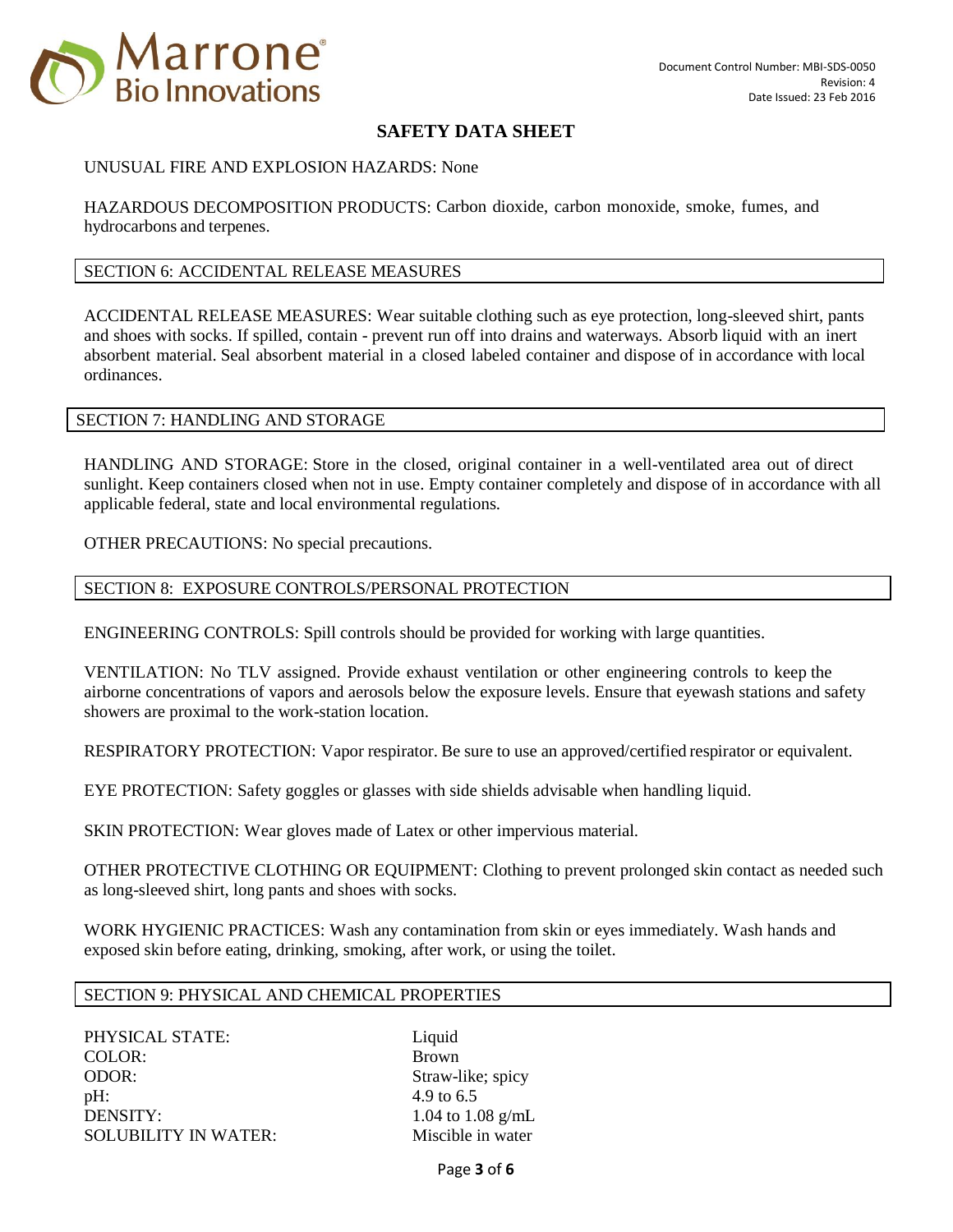

| Not determined |
|----------------|
| Not determined |
| Not determined |
| Not determined |
| Not determined |
| Not determined |
| Not determined |
| Not determined |
| Not determined |
| Not determined |
| Not determined |
| Not determined |
| Not determined |
| Not determined |
| Not determined |
| Not determined |
| Not determined |
| Not determined |
|                |
|                |

### SECTION 10: STABILITY AND REACTIVITY

STABILITY: Stable. INCOMPATIBILITY (MATERIAL TO AVOID): None known HAZARDOUS DECOMPOSITION OR BY-PRODUCTS: None known HAZARDOUS POLYMERIZATION: Not known to occur CONDITIONS TO AVOID (POLYMERIZATION): None

### SECTION 11: TOXICOLOGICAL INFORMATION

**WARNING:** This product causes eye irritation. This product causes mild skin irritation.

ACUTE ORAL TOXICITY  $LD_{50}$ : >5000 mg/kg (rat). Not categorized ACUTE DERMAL TOXICITY  $LD_{50}$ : >5000 mg/kg (rabbit). Not categorized ACUTE INHALATION  $LC_{50}$ :  $>2.11$  mg/L (rat). Category 4 EYE IRRITATION: Minimally irritating (rabbit). Category 2B SKIN IRRITATION: Slightly irritating (rabbit). Category 3 SKIN SENSITIZATION: Non-sensitizing (guinea pigs). Not categorized

### SECTION 12: ECOLOGICAL INFORMATION

This product poses acute toxicity to freshwater fish.

| Avian Acute Oral Toxicity:           | Bobwhite quail. LD50 > 2000 mg/kg-bw. Non-toxic. Category 5                                                                                                                                                                                                                        |
|--------------------------------------|------------------------------------------------------------------------------------------------------------------------------------------------------------------------------------------------------------------------------------------------------------------------------------|
| Toxicity to freshwater aquatic life: | Fathead minnow (96-hour acute) $LC_{50} > 10.18$ mg/L. Category 3<br>Rainbow trout (96-hour) $EC_{50} = 17.885$ mg/L Category 3<br><i>Daphnia magna</i> (48-hour acute) $EC_{50} = 50.0$ mg/L AI. Category 3<br>Freshwater algae (72-hour acute) $EC_{50} = 54.61$ mg/L Category 3 |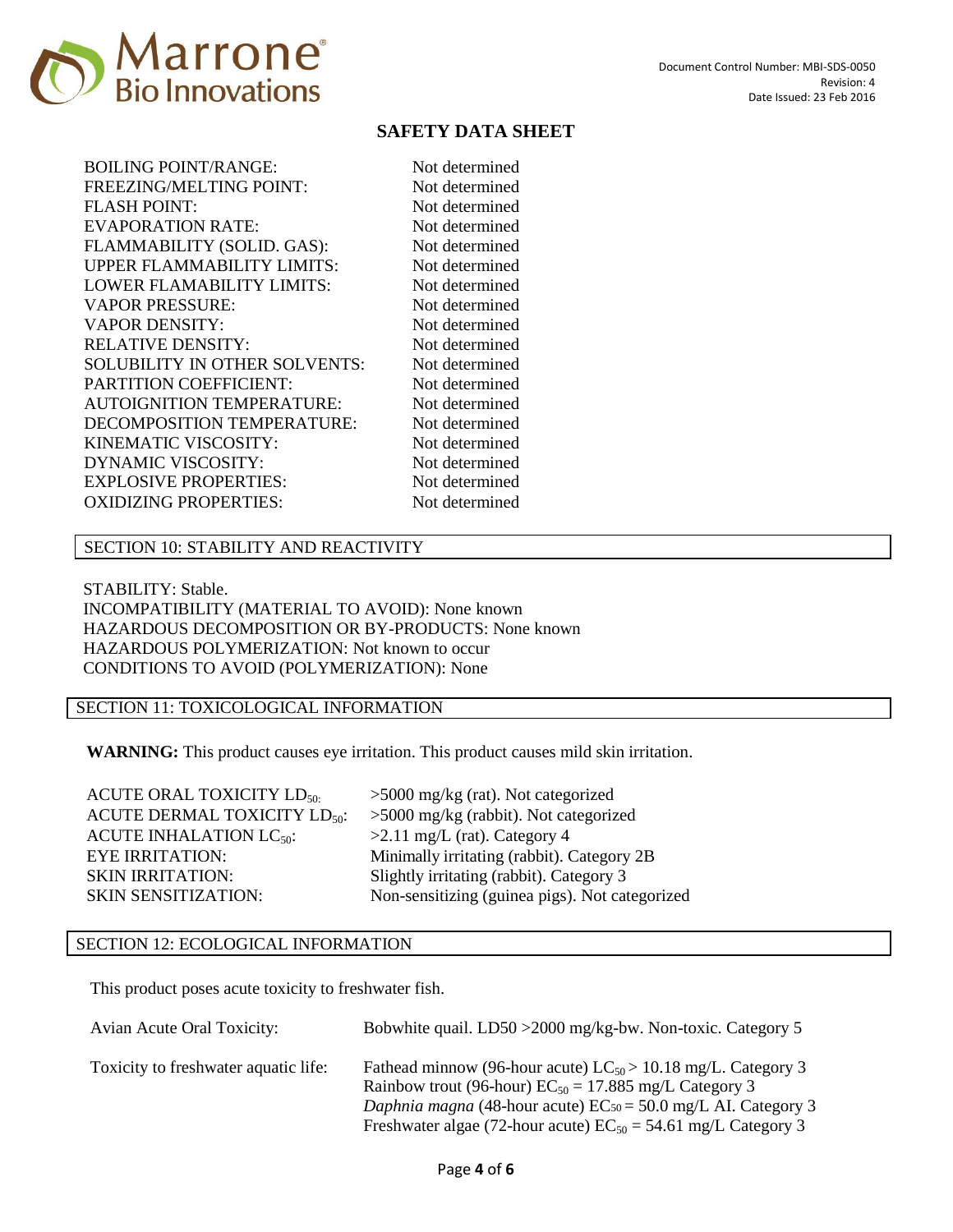

Do not apply directly to water, or to areas where surface water is present, or to intertidal areas below the mean high water mark. Do not contaminate water when disposing of equipment wash water or rinsate.

Do not allow drift from the manufacturing site and contact people, structures people occupy at any time and the associated property, parks and recreation areas, non-target crops, aquatic and wetland areas, woodlands, pastures, rangelands, or animals. Minimize drift away from the manufacturing site.

Bioconcentration potential: This material is not expected to bioconcentrate in organisms.

### SECTION 13: DISPOSAL CONSIDERATIONS

Do not reuse containers. Dispose of in accordance with all applicable federal, state, and local environmental regulations.

### SECTION 14: TRANSPORTATION INFORMATION

U.S. DOT: Not Regulated

IATA DGR: Not regulated

IMDG: Not Regulated

Freight Classification: Fungicide. See NMFTA code.

### SECTION 15: REGULATORY INFORMATION

This chemical is a pesticide product registered by the United States Environmental Protection Agency and is subject to certain labeling requirements under federal pesticide law. These requirements differ from the classification criteria and hazardous information required for safety data sheets (SDS), and for workplace labels of non-pesticide chemicals. The hazard information required on the pesticide label is reproduced below. The pesticide label also includes other important information, including directions for use.

### **CAUTION**

Causes moderate eye irritation INTERNATIONAL REGULATIONS TSCA: Exempt U.S. FEDERAL REGULATIONS CERCLA: Not applicable. SARA TITLE III HAZARD CLASSIFICATION SECTIONS 311 AND 312: Immediate (acute) Health: None Delayed (chronic) Health: None Fire: None Sudden Release of Pressure: None Reactivity: None SARA 313: Not determined

Page **5** of **6**